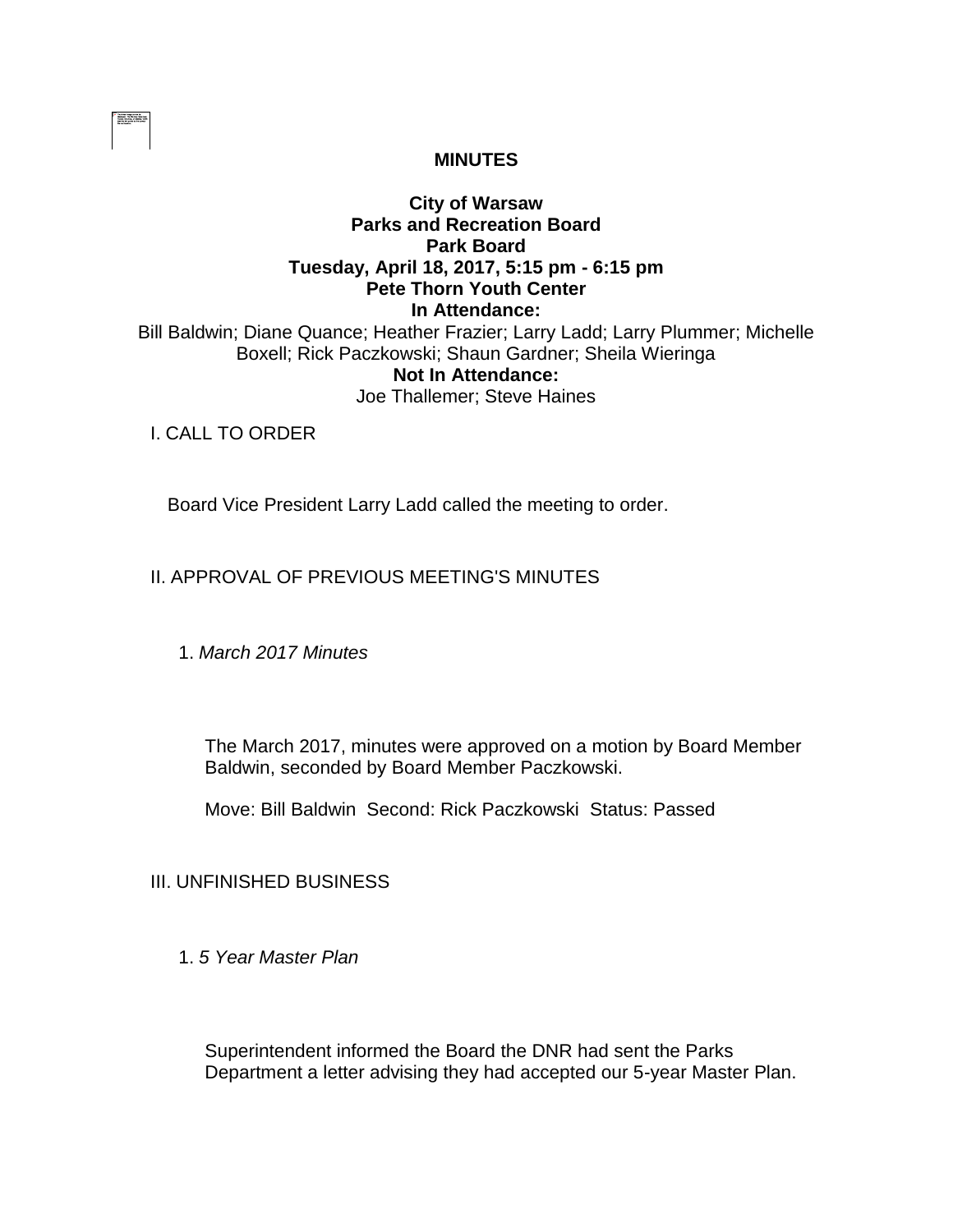This will now allow the Parks Department to apply for Land and Water Conservation Grants for the next 5 years.

Each Board Member was also provided a condensed master plan book for reference during meetings.

# IV. NEW BUSINESS

1. *Lakes Festival* 

Dugan Julian, who is one of the main individuals in charge of planning and coordinating the Lakes Festival this year, informed the Board about the event. This year, the Lakes Festival will be held on Memorial Day weekend, which is a few weeks earlier than previous years. Reason for this is to grab more attention due to this weekend being the unofficial start of "lake season".

In collaboration with the Park's Department, the Friday of that weekend there will be a concert with performing band Parrots of the Caribbean. Also new this year, will be over 16 food vendors to help encourage program participation. There will be lumberjack shows, fireworks, kayak races, and even a Sunday Memorial Day Service.

The theme of this years Lakes Festival is highlighting the use of utilizing rain barrels. This is a joined effort with Green Engineering and does require pre-registration as well as costs \$20. The program only has 10 spots available at this point.

They have received permission from the BOW for road closures during this event.

2. Activities Report **Sheila Wieringa Sheila Wieringa** 

Recreation Director Wieringa informed the Board that this past weekend was a new event, Brushes and Bunnies. The program had a maximum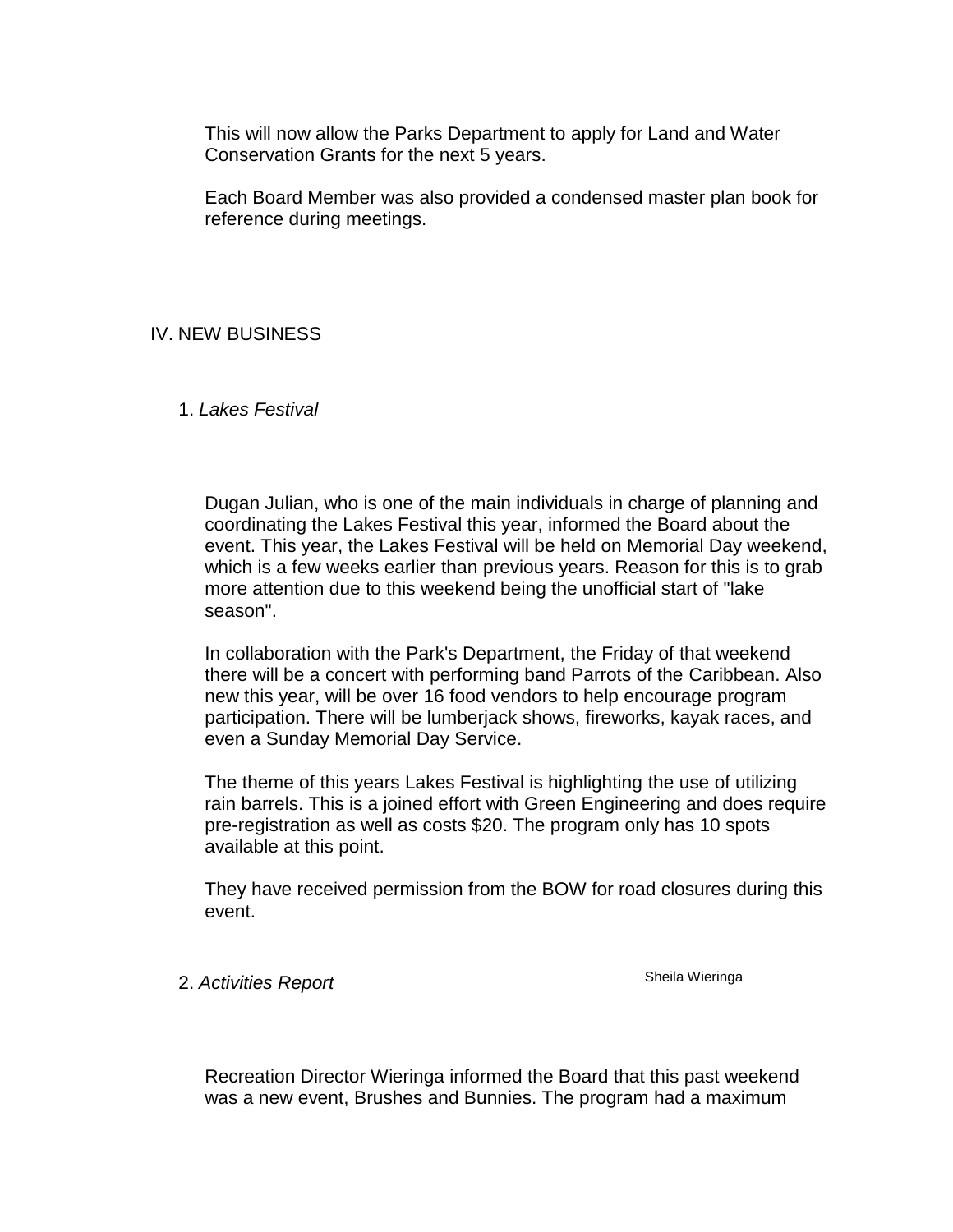registration of 30 people and 23 people were registered. Due to the positive feedback, the program will be continued for the following year. Each child was given a canvas, which they could paint and use stencils on, Easter baskets, and even got to meet the Easter bunny.

The skate park opens this Saturday (4/22/17) and will be open from 12- 8pm. During this time, there will be goodie bags, give aways, prizes and food to help highlight the skate park and encourage participation. Some upcoming events include Mommy and Son Adventure, Touch a Truck, Fishing Derby, and Community Canoeing.

The big concerts were announced a few weeks prior and include: Rockin' For Riley Concert: Fleetwood Mac Mania & Absolute Journey Blues & BBQ: Tinsley Ellis & Blues DeVille Country: Rodney Atkins & Raelynn

Wieringa advised she is still looking for lifeguards and that they can apply through the City website at: www. warsaw.in.gov

Recreation guides are available now both online or in the main park office. Additionally, several thousand have been provided to local businesses/organizations throughout Warsaw.

3. Maintenance Report Shaun Gardner

Maintenance Director Gardner advised that the early spring weather has jump started their mowing and landscape management in the parks. The campground opened on April 15, 2017, and is filling up fast. Plans to have all the downtown flower boxes prepped are underway to ensure planting the first week of May.

4. Campground Host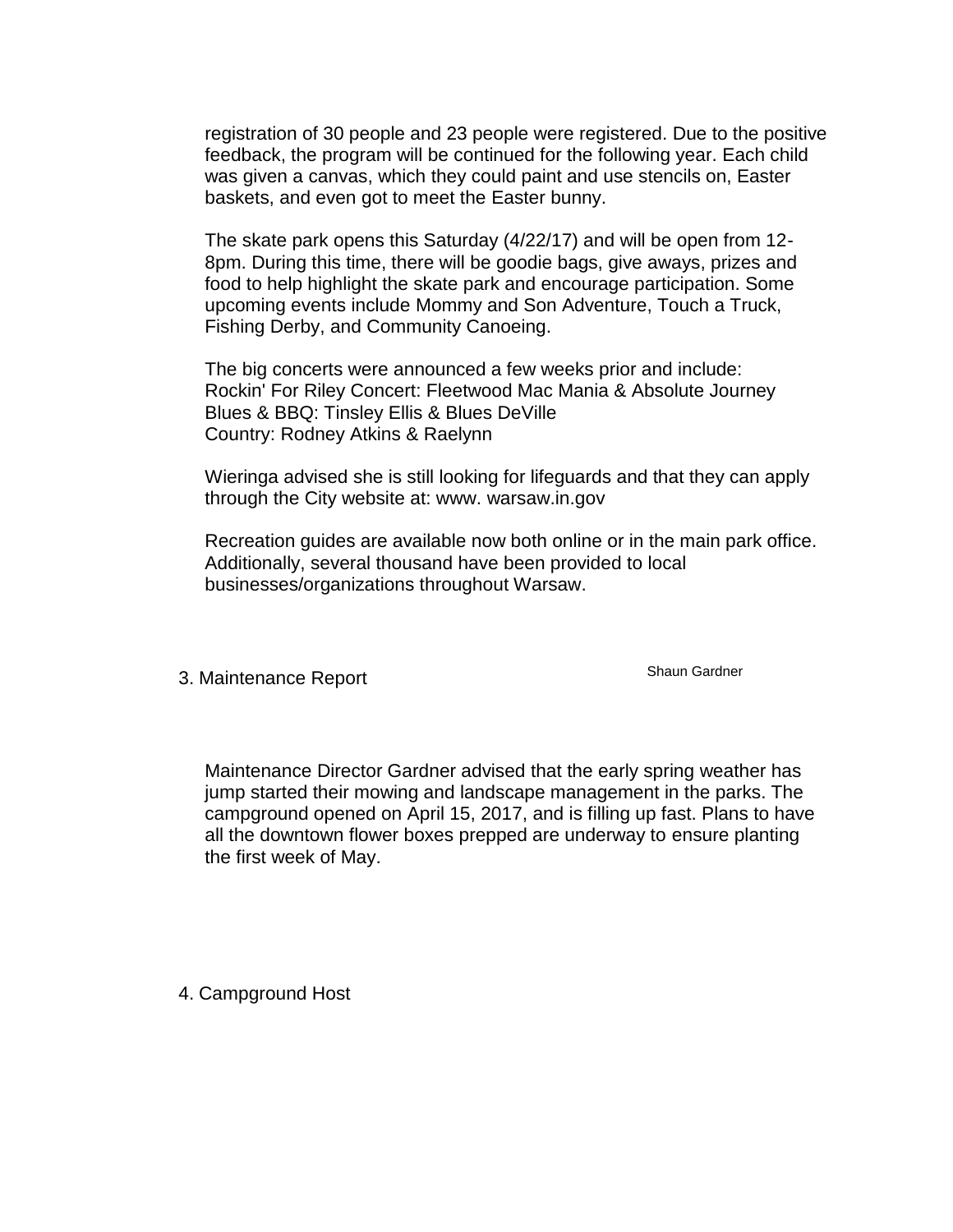Superintendent Plummer informed the Park Board about the possible benefits of having a campground host, for both additional support to our current campground manager as well as backup during the campground manager's days off.

Plummer provided the Board with a Waiver & Release Agreement for a Campground Host. Plummer advised that in collaboration with Human Resources and the City Attorney, Mike Valentine, that this document provides the necessary tools, job requirements, as well as their limitations for the host.

Plummer asked for the Board's approval of the Waiver & Release Agreement for a Campground Host.

A motion to approve the document was approved by Board Member Boxell, seconded by Board Member Baldwin.

Move: Michelle Boxell Second: Bill Baldwin Status: Passed

#### V. OTHER MATTERS TO COME BEFORE THE BOARD

Superintendent Plummer informed the Board that the new tractor came in earlier that day and they were just making some adjustments to it so that the Barber Surf Rake would be compatible with it. Hope is to use it later within the week.

Park Board Vice President Ladd also advised he had someone who had asked him about the after hours fishing permits and just wanted to get some clarification on the permits. Plummer advised that the individual must have a current fishing license to receive the after hours fishing passes. The passes are also only good for Center Lake and Pike Lake park properties. There is no fee to obtain or replace the permit.

In order to receive an after hours fishing pass an individual must come to the park office (117 E Canal Street) during business hours (7:30-4pm) and bring the following documents: Current/Valid Fishing License State issued ID

Ladd also asked about the small ice rink that was down town for an event, First Friday. Plummer advised the feedback received from that particular ice rink